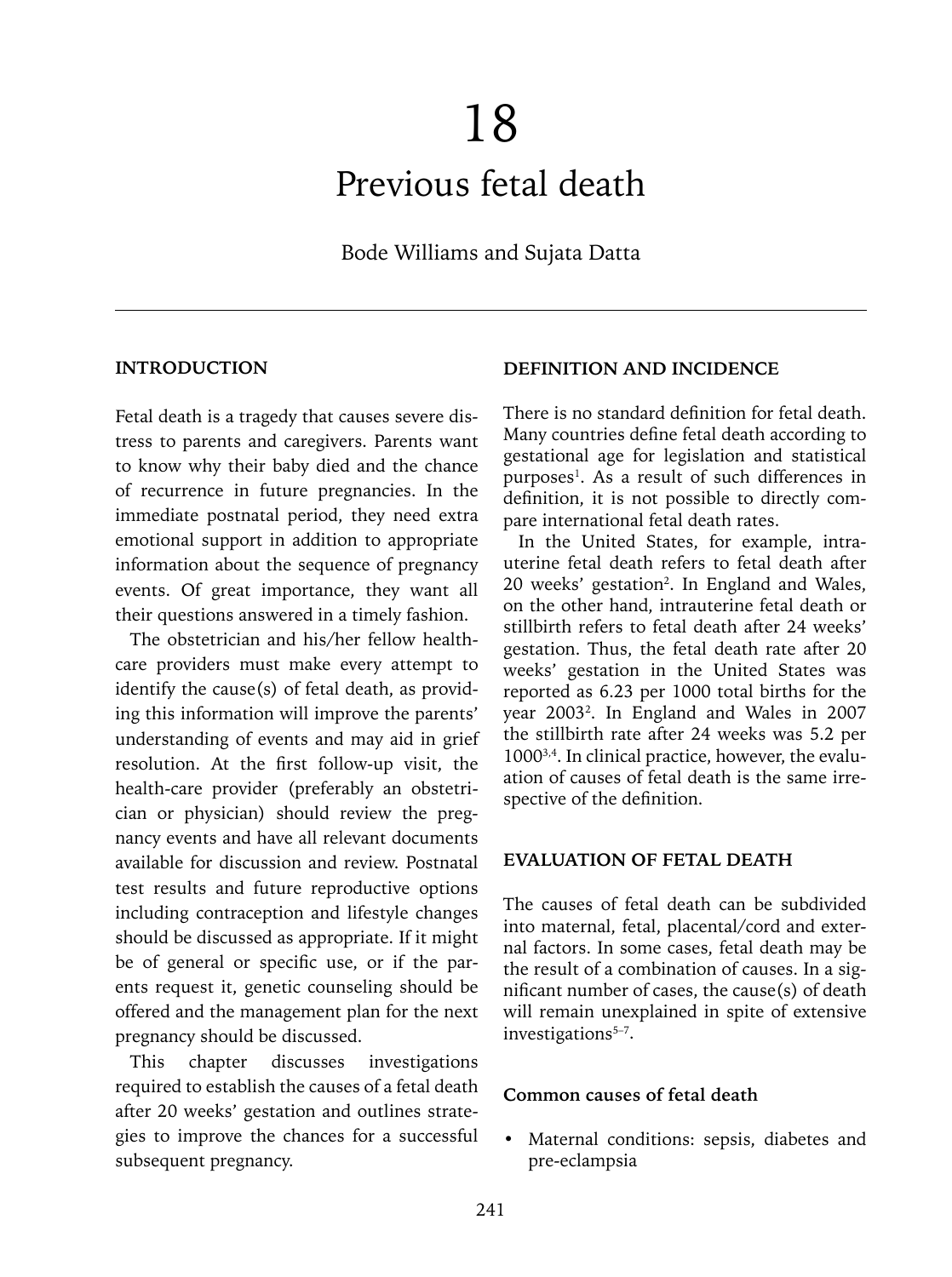- Fetal conditions: malformations, chromosomal and genetic disorders, infection, growth restriction and hydrops
- Placental and cord complications: abruption, infarction, tight knot in the cord and abnormal umbilical cord coiling<sup>8</sup>
- Fetomaternal conditions: fetomaternal hemorrhage
- Contributory (and in some instances external) factors: maternal obesity, drug misuse, advanced maternal age >40 years, social deprivation, trauma, uncontrolled medical problems including thyroid disease, cholestasis, antiphospholipid syndrome and inherited thrombophilia<sup>3,5,9-11</sup>.

# **Checklist of potential procedures to be initiated after diagnosis of fetal death**

- Parents should be given the opportunity to see and hold their baby and keep items of remembrance if they wish, as this may help with grief resolution $12$
- The nature of all postnatal tests should be fully explained to the parents
- Written information should be provided and the parents should be given ample time to arrive at a decision(s) if required
- Parents should be informed that their baby will be treated with care and respect during the postmortem examination. If they wish, the body will be returned in a suitable condition for viewing and further disposition after the examination
- In some countries, the UK being a prime example, parental consent must be obtained for placental histology, postmortem examination and photographs of the fetus<sup>13</sup>
- Parents should be encouraged to choose the funeral arrangement appropriate to their needs

• All relevant health-care professionals involved in the pregnancy care should be notified and future clinic appointments should be canceled.

# **History and review of medical records**

In most cases of fetal death, the exact cause will not be apparent on clinical presentation. A targeted history should therefore be taken to determine the cause of death.

The pregnancy dating must be verified to exclude fetal growth restriction. In addition, enquiries should be made about specific pregnancy complications such as fever, rash, hypertension, diabetes (pre-existing and gestational), vaginal bleeding, genital tract infections and prelabor rupture of membranes. The timing and duration of exposure to any medications, including drug and alcohol misuse during pregnancy should be recorded. A family history of genetic, chromosomal and congenital malformations in both parents and any sibling should be elicited. All relevant medical records regarding any pre-existing illness should be obtained whenever possible. All antenatal test results including any abnormal findings should be noted.

All events surrounding the fetal death must be recorded clearly and accurately in chronological order. This will ensure that parents are given consistent information and will be useful in the management of subsequent pregnancies.

# **Investigations**

The optimum tests for the evaluation of fetal death remain controversial and a direct cause of death will be found in only in 50–75% of  $cases^{5,6,14-16}$ .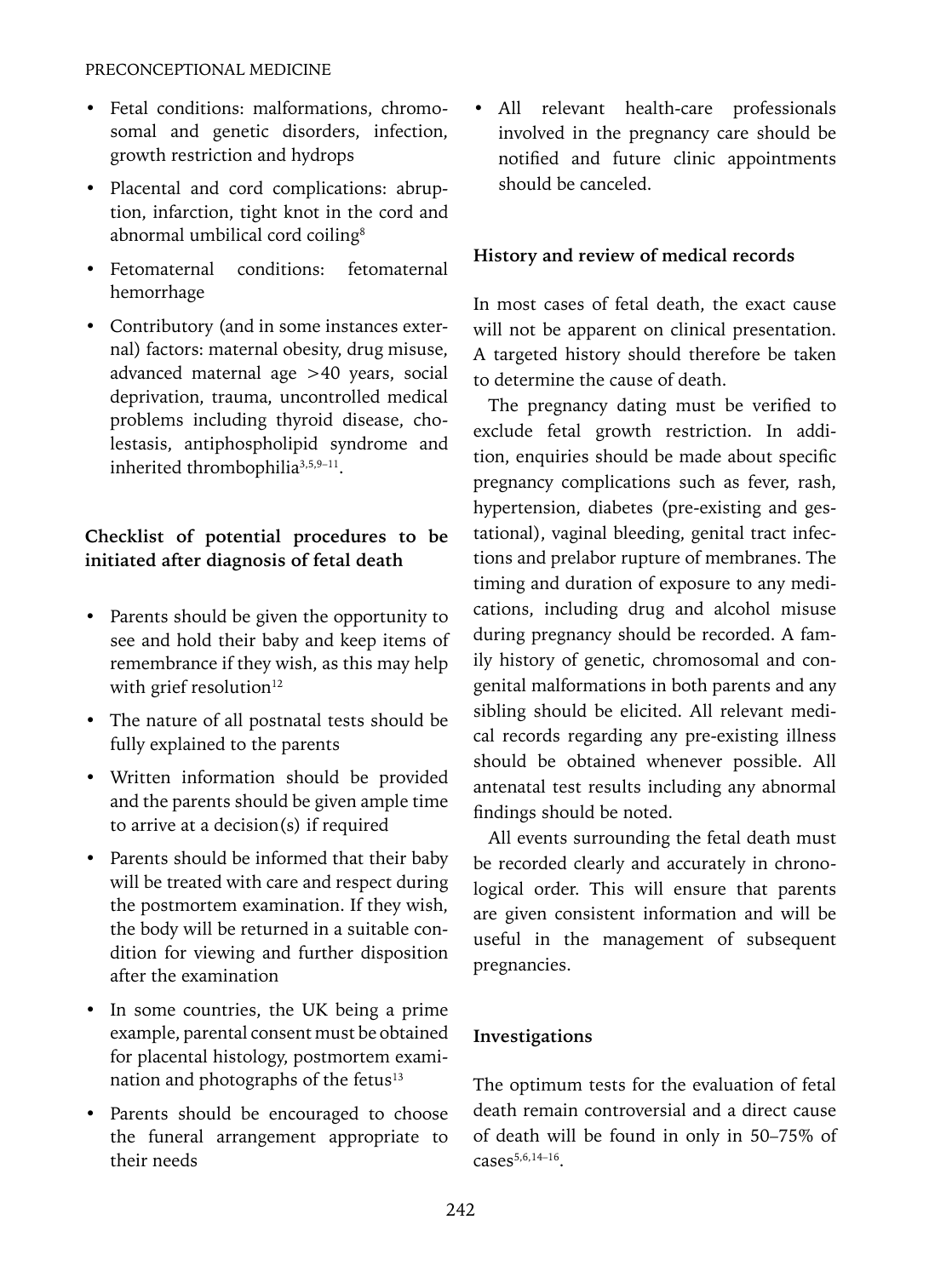## **External examination of the stillborn fetus**

A detailed external examination of the stillborn should be performed with a description of all normal features and any obvious abnormality. Photographs of the fetus and close up views of any specific abnormalities should be obtained<sup>17</sup>, as they will provide useful information at follow-up appointments.

The fetal body weight should be obtained in addition to other body measurements, including the foot length (which may be useful in confirming gestational age before 23 weeks' gestation), and head, chest and abdominal circumferences which may help exclude fetal growth restriction<sup>18</sup>.

# **Postmortem examination of the fetus and placenta**

Parents should be informed that a postmortem examination is the most informative test, as postmortem examinations reveal the cause and timing of fetal death in 40–50% of cases14,19–26. Some common postmortem findings include fetal abnormalities, fetal infection, fetal hypoxic injury, umbilical cord complications, placental dysfunction, infection, tumors and infarction.

Of great importance, in 20–40% of cases the postmortem, combined with other tests, will provide information regarding recurrence risk and management of the next pregnancy<sup>19,23,25,26</sup>.

Even if no specific cause is identified, a negative postmortem result is still helpful in counseling parents about the list of fetal and placental conditions that have been excluded<sup>27</sup>.

A full postmortem examination should include fetal chromosome culture with or without DNA analysis, X-ray (if indicated), magnetic resonance imaging (MRI) (if fetal examination is declined), and, finally, gross, microbiological and histological examination of the fetus and placenta<sup>18</sup>.

## **Mandatory maternal tests**

#### *Full blood count*

This is an important baseline test that helps dictate further management in the acute phase, especially in the presence of vaginal bleeding, placental abruption, pre-eclampsia, ruptured membranes or chorioamnionitis.

# *Glycosylated hemoglobin*

This test can exclude poor glycemic control as a cause of fetal death in women with unrecognized gestational and pre-existing diabetes $28,29$ .

## *Kleihauer*

This test determines the presence of significant fetomaternal hemorrhage, a silent but not uncommon cause of fetal death. In rhesus (D) negative women, this test also can determine whether sufficient anti-D has been given<sup>30,31</sup>.

## *Anti-red cell antibody serology*

This test excludes immune hemolytic disease. In cases of fetal hydrops, it should be repeated in the postnatal period even if the previous antenatal screen was negative, as some women develop atypical red cell antibodies late in pregnancy<sup>32-34</sup>.

# *Maternal serology for viral and parasitic infection*

Serological testing for cytomegalovirus (CMV), toxoplasmosis, herpes simplex and parvovirus B19 should be performed to exclude congenital viral infection associated fetal death<sup>35-38</sup>. Rubella serology should be repeated in nonimmune women<sup>39</sup>. Serological testing for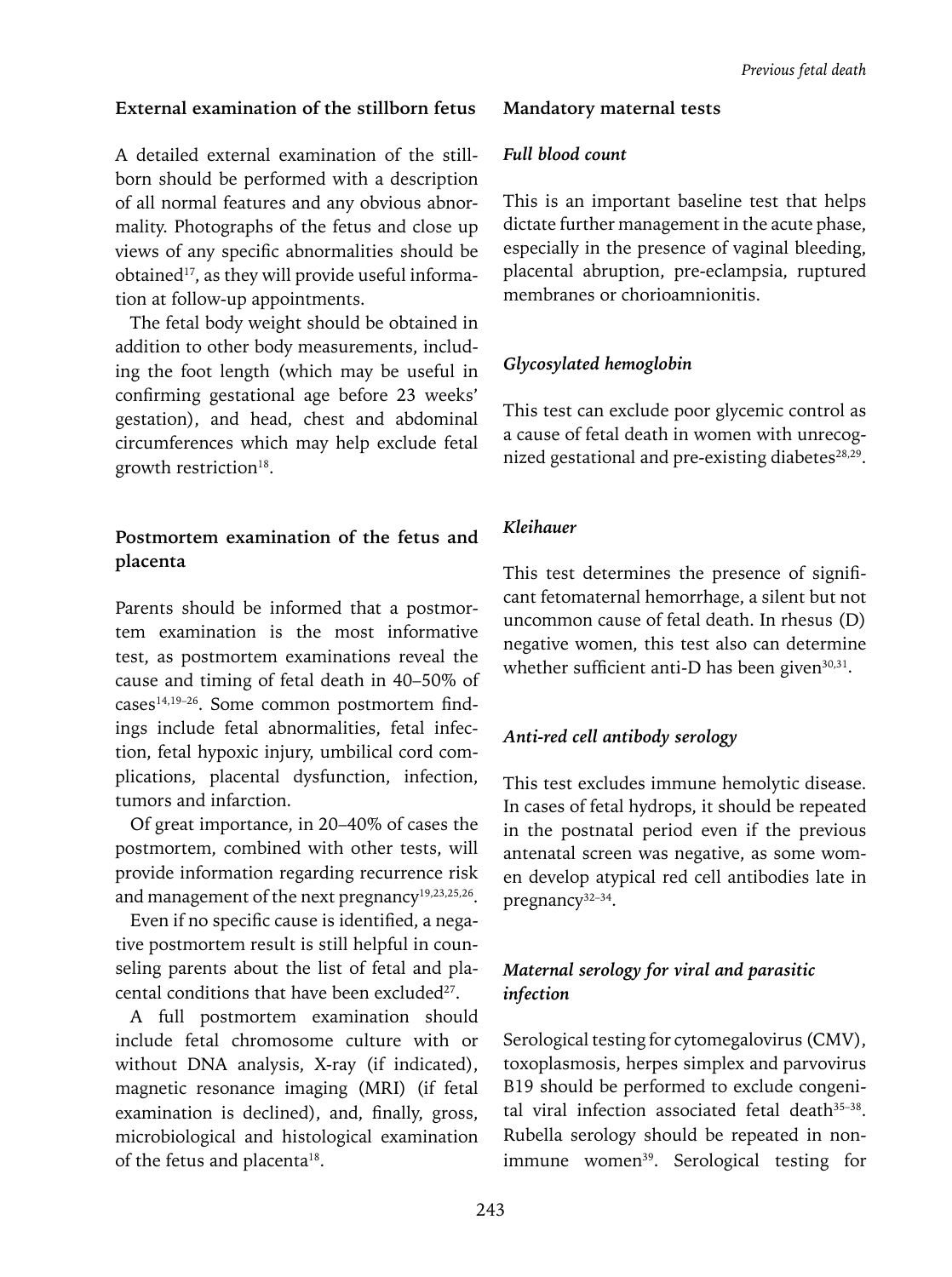syphilis should be repeated if the test was not performed in pregnancy or in women with history of sexually transmitted infection and those who live in endemic areas<sup>40</sup>.

## *Bacteriology*

Appropriate culture samples including vaginal and cervical swabs, placental swabs and fetal swabs should be obtained to exclude congenital bacterial infection. If the mother is unwell, then blood cultures to exclude listeriosis and urine cultures should also be obtained<sup>37,41</sup>. The bacterial organisms commonly found on culture in association with fetal death include group B streptococcus, *Escherichia coli*, *Chlamydia* and *Ureaplasma urealyticum*, *Haemophilus influenza*, *Klebsiella* spp, coagulase negative staphylococcus and *Enterococcus faecalis*, among others<sup>42-44</sup>.

## **Selective tests**

#### *Parental chromosome and DNA analyses*

These examinations should be considered if there is evidence of fetal chromosome rearrangement abnormalities or a suspicion of a fetal genetic disorder<sup>18,45,46</sup>.

#### *Coagulation profile*

Coagulation profile testing is indicated if there is vaginal bleeding, the dead fetus is retained in the uterus for more than 2–3 days or the patient opts for expectant management. A slow decline in the plasma fibrinogen level is expected after the dead fetus has been retained in the uterus for more than 4 weeks, although abrupt changes in the coagulation system have also been reported a few days after fetal death<sup>47,48</sup>.

## *Renal, thyroid and liver function tests and bile salts*

These tests are indicated if there is a clinical suspicion of pre-eclampsia, sepsis, cholestasis and thyroid problems<sup>49,50</sup>.

#### *Urine toxicology*

Urine toxicology is indicated if substance abuse is suspected<sup>51</sup>.

#### *Blood film for malaria parasites*

This is indicated in endemic regions or for those with a history of travel to these areas<sup>52</sup>.

## *Maternal thrombophilia screen*

The link between maternal thrombophilia and fetal death is controversial. If, however, evidence of placental vascular thrombosis and infarction is present, then antiphospholipid screen (lupus anticoagulant and anticardiolipin antibodies) and inherited thrombophilia screen (factor V Leiden mutation, prothrombin gene mutation antithrombin III, protein C, protein S deficiency and hyperhomocysteinemia) are indicated<sup>53-56</sup>.

#### *Maternal autoantibody screen*

If fetal hydrops or endomyocardial fibroelastosis is found at postmortem, maternal blood should be tested for the presence of anti Ro and anti La antibodies to exclude pre-existing autoimmune disease<sup>57</sup>.

#### *Maternal alloimmune antiplatelet antibodies*

Analysis for maternal alloimmune antiplatelet antibodies is indicated in the presence of fetal hemorrhage at postmortem<sup>58</sup>.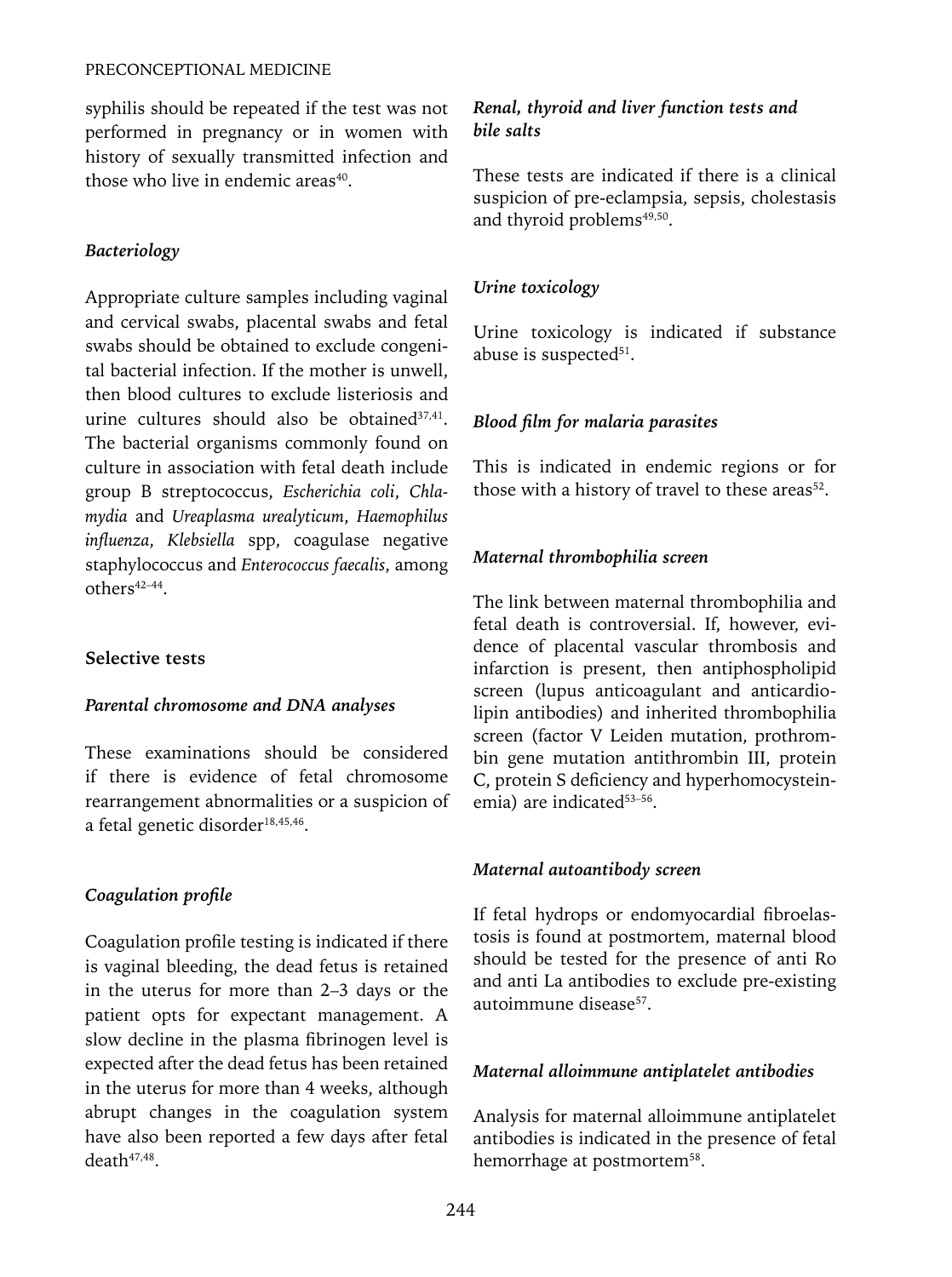Figure 1 provides an example of a simple, structured fetal death outcome form for collating test results. It can be used to provide parents and clinicians with relevant clinical information at the follow-up visits and will be relevant in future pregnancies.

| Date of delivery:                                                                                                                                                                                                                         | Gestational age at delivery: |                                            | Birth weight:                                                                                                                                                                                                                                               | Gender:                                          |
|-------------------------------------------------------------------------------------------------------------------------------------------------------------------------------------------------------------------------------------------|------------------------------|--------------------------------------------|-------------------------------------------------------------------------------------------------------------------------------------------------------------------------------------------------------------------------------------------------------------|--------------------------------------------------|
| <b>MOTHER</b>                                                                                                                                                                                                                             |                              |                                            |                                                                                                                                                                                                                                                             |                                                  |
| <b>Blood tests</b><br>HbA1C (glycosylated):<br>FBC: Hemoglobin:<br>Clotting profile: PT and APTT:<br>Blood group:<br>Kleihauer:                                                                                                           | Platelet:<br>Rhesus:         | Fibrinogen:<br>Atypical red cell antibody: | <b>Biochemistry</b><br>Renal, thyroid, liver function tests, bile salts:                                                                                                                                                                                    |                                                  |
| Serology<br>Toxoplasmosis<br>Rubella<br>Cytomegalovirus<br>Parvovirus B19<br>Syphilis<br>Bacteriology<br>High vaginal swab<br>Chlamydia swab<br>Listeria<br>Urine culture<br><b>Blood culture</b><br>Urine toxicology<br><b>PLACENTAL</b> |                              |                                            | Antiphospholipid screen<br>Anticardiolipin antibody<br>Lupus anticoagulant<br>Inherited thrombophilia screen<br>Protein C<br>Anti thrombin III<br>Prothrombin<br>Autoantibody screen<br>Anti-Ro<br>Alloimmune antiplatelet antibody<br>Anti-HPA 1a antibody | Protein S<br>Factor V<br>Homocysteine<br>Anti-La |
| Gross examination:<br>Cultures:<br>Maternal side:<br>Fetal side:<br>Histology:                                                                                                                                                            |                              |                                            |                                                                                                                                                                                                                                                             |                                                  |
| <b>FETAL</b>                                                                                                                                                                                                                              |                              |                                            |                                                                                                                                                                                                                                                             |                                                  |
| Gross external examination (specify abnormality):                                                                                                                                                                                         |                              |                                            | Photographs:                                                                                                                                                                                                                                                |                                                  |
| Postmortem:                                                                                                                                                                                                                               |                              |                                            | Chromosomes/DNA studies:                                                                                                                                                                                                                                    |                                                  |
| X-ray/MRI findings:                                                                                                                                                                                                                       |                              |                                            | Ear, nose and throat swabs culture:                                                                                                                                                                                                                         |                                                  |
| <b>GENETICS</b>                                                                                                                                                                                                                           |                              |                                            |                                                                                                                                                                                                                                                             |                                                  |
| Parent chromosomes/DNA studies: Mother                                                                                                                                                                                                    |                              |                                            | Partner:                                                                                                                                                                                                                                                    |                                                  |
| Summary:                                                                                                                                                                                                                                  |                              |                                            |                                                                                                                                                                                                                                                             |                                                  |
| Mother's age:                                                                                                                                                                                                                             | Pregnancy complications:     |                                            | Mode of delivery:                                                                                                                                                                                                                                           |                                                  |
| Cause of death (and mechanism if known):                                                                                                                                                                                                  |                              |                                            |                                                                                                                                                                                                                                                             |                                                  |
| Contributing factors:                                                                                                                                                                                                                     |                              |                                            | Co-morbidity/pre-existing illnesses                                                                                                                                                                                                                         |                                                  |
|                                                                                                                                                                                                                                           |                              |                                            |                                                                                                                                                                                                                                                             |                                                  |

**Figure 1** Fetal death outcome form. HbA1C, glycosylated hemoglobin; FBC, full blood count; PT, prothrombin time; APTT, activated partial thromboplastin time; MRI, magnetic resonance imaging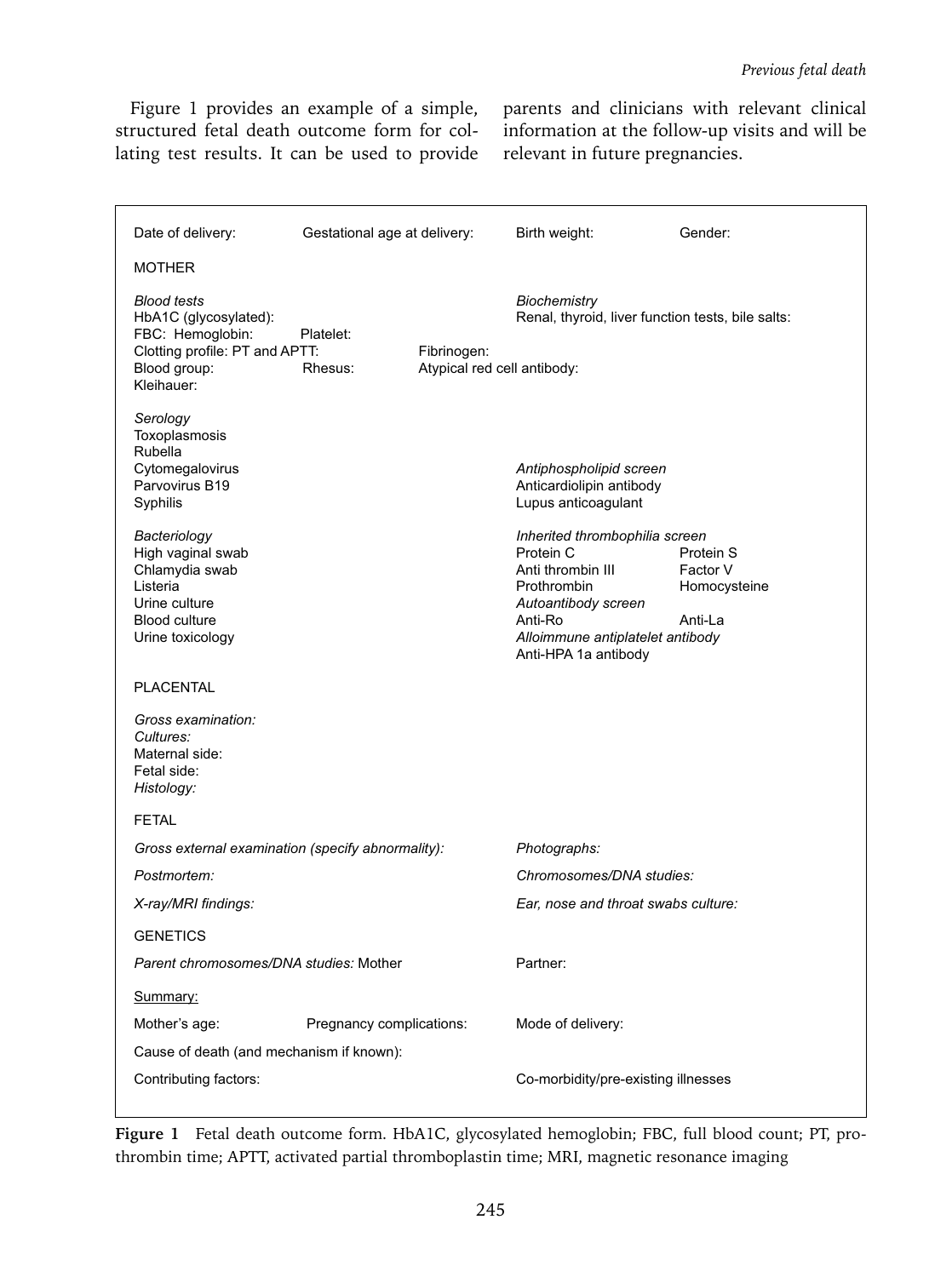#### **EMOTIONAL SUPPORT**

Pregnancy loss is an exceedingly stressful life event and may have short- and long-term adverse effects on the mental health of parents and existing children. Continuing emotional support and/or pastoral care should be provided to help families cope with and recover from the fetal loss. They also should be offered bereavement counseling and provided with written information regarding family support groups<sup>59-61</sup>.

#### **POSTNATAL FOLLOW-UP**

A postnatal appointment should be organized when all test results are available. This appointment usually needs to take place 6-12 weeks after the sentinel event. At this visit, the pregnancy events and all circumstances surrounding the fetal death should be reviewed. An interval medical history should be obtained. In addition, specific enquiries should be made about contraception use, anxiety and depression symptoms and medication<sup>61</sup>.

When discussing postnatal test results with the parents, it is important to explain the differences between specific cause(s) of death, contributory factors and any coincidental finding as this will affect the recurrence risk estimate and subsequent pregnancy care.

The couple must also be given ample opportunity to ask questions $12,59$ .

#### **PRE-PREGNANCY EVALUATION AND PREGNANCY PLANNING**

#### **Specific measures**

If a specific cause of death is identified, it may then be possible to estimate recurrence risks and identify interventions that could improve the chances of a successful subsequent pregnancy.

- If there is evidence of fetal chromosomal abnormalities, fetal structural malformations or suspicion of a genetic disorder, it may be necessary to check the parent's chromosomes with or without DNA analysis to exclude an inherited chromosomal or genetic abnormality<sup>18</sup>. In addition, parents should be referred to a clinical geneticist to discuss the likely recurrence risk of specific defects as well as future reproductive options, including prenatal diagnosis and management of subsequent pregnancy.
- Women with active chronic medical problems such as hypertension, diabetes, thyroid and autoimmune disorders have an increased recurrence risk of fetal death and other pregnancy complications. Ideally, chronic medical problems should be addressed, controlled and medications optimized prior to the next pregnancy $5,50$ . Details of such plans are discussed in other chapters of this book.
- A history of fetal death and ischemic placental disease is associated with an increased recurrence risk of placental complications. In subsequent pregnancies, fetal growth should be monitored by serial third trimester ultrasound examinations $62,63$ . The predictive value of uterine artery Doppler screening in the context of a previous fetal death is not known<sup>64</sup>

#### **General measures**

- Women should be advised to take supplemental folic acid to reduce the risk of neural tube defects (see Chapter 22)
- Women who have not had and thus are susceptible to rubella, hepatitis B and varicella should be vaccinated
- Women who smoke should be advised that smoking cessation before and/or during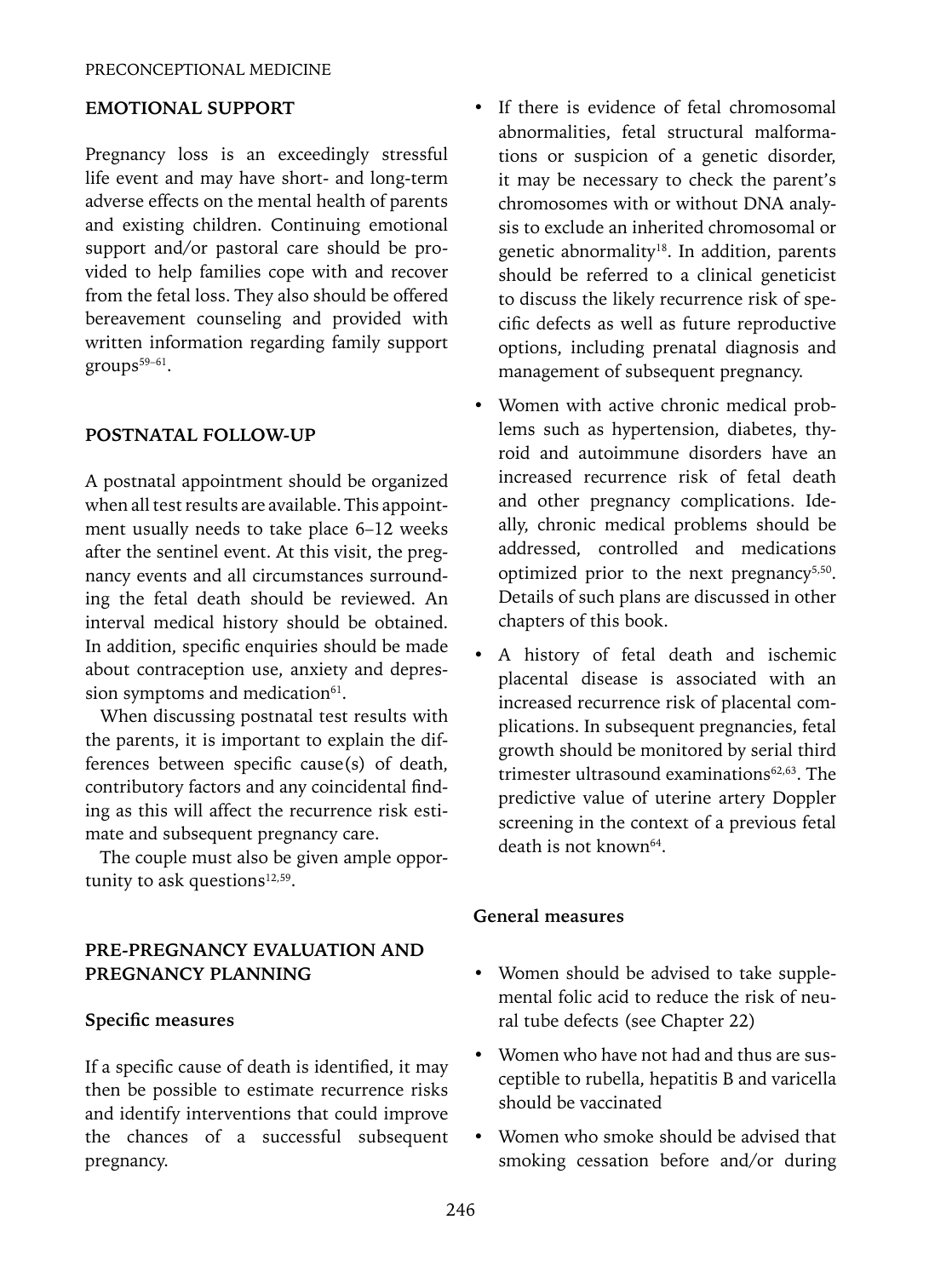pregnancy leads to improved pregnancy outcomes<sup>65</sup>

- Women with alcohol and drug addiction should be referred to the appropriate agencies for intensive help directed to cessation or, in the worst case, moderation
- Maternal obesity is associated with increased pregnancy complication rates for both the mother and the fetus $66,67$ . Obese women should be advised that weight loss would improve outcomes as well as enhance fetal monitoring in subsequent pregnancies
- Women with unresolved or complicated grief and signs of depression require additional support from appropriately trained health-care professionals. A psychiatric referral for counseling and treatment may be warranted68,69.

## **Interpregnancy interval**

- The optimum interpregnancy interval after fetal death remains unknown; however, normal bereavement generally resolves within  $6-12$  months in most instances<sup>70,71</sup>
- Couples should be advised to delay the next pregnancy until they feel emotionally capable of undertaking it<sup>72</sup>.

## **Management of subsequent pregnancy**

A history of previous unexplained fetal death confers a 2–10-fold increased risk of a repeat fetal death and a 4-fold increased risk of gestational diabetes in a second pregnancy when compared with women with previous uncomplicated pregnancies<sup>64,73,74</sup>. Such 'high-risk' women will therefore need specialist antenatal care, testing to exclude gestational diabetes and close supervision in subsequent pregnancies<sup>63,64,73-77</sup>.

## **Fetal monitoring**

There is no evidence that intensive fetal monitoring reduces the risk of fetal death in future pregnancies. Serial third trimester ultrasound examinations are commonly used to identify poor fetal growth which may precede fetal death9,64. In addition, serial ultrasound examinations may help reassure parents with heightened anxiety levels that fetal growth is satisfactory<sup>64,78,79</sup>.

# **Timing of delivery**

Elective induction at term in subsequent pregnancies does not increase live birth rates. Depending on the timing of previous fetal death, however, many obstetricians offer elective delivery after 37 weeks to allay parental anxiety and avoid the risk of sudden fetal death75,79. Additionally, elective delivery at term gives parents some element of control over their pregnancy outcome.

# **References**

- 1. Cartlidge PH, Stewart JH. Effect of changing the stillbirth definition on evaluation of perinatal mortality rates. *Lancet* 1995;346:486–8
- 2. MacDorman MF, Hoyert DL, Martin JA, Munson ML, Hamilton BE. Fetal and perinatal mortality, United States, 2003. *Natl Vital Stat Rep* 2007;55:1–17
- 3. *Confidential Enquiry into Maternal and Child Health (CEMACH)*. Perinatal Mortality 2007. England, Wales & Northern Ireland. In: CEMACH. London, 2008. www.cemach.org.uk
- 4. Infant and perinatal mortality 2007: health areas, England and Wales. *Health Stat Q* 2008;(39):98–101
- 5. Fretts RC. Etiology and prevention of stillbirth. *Am J Obstet Gynecol* 2005;193:1923–35
- 6. Pitkin RM. Fetal death: diagnosis and management. *Am J Obstet Gynecol* 1987;157:583–9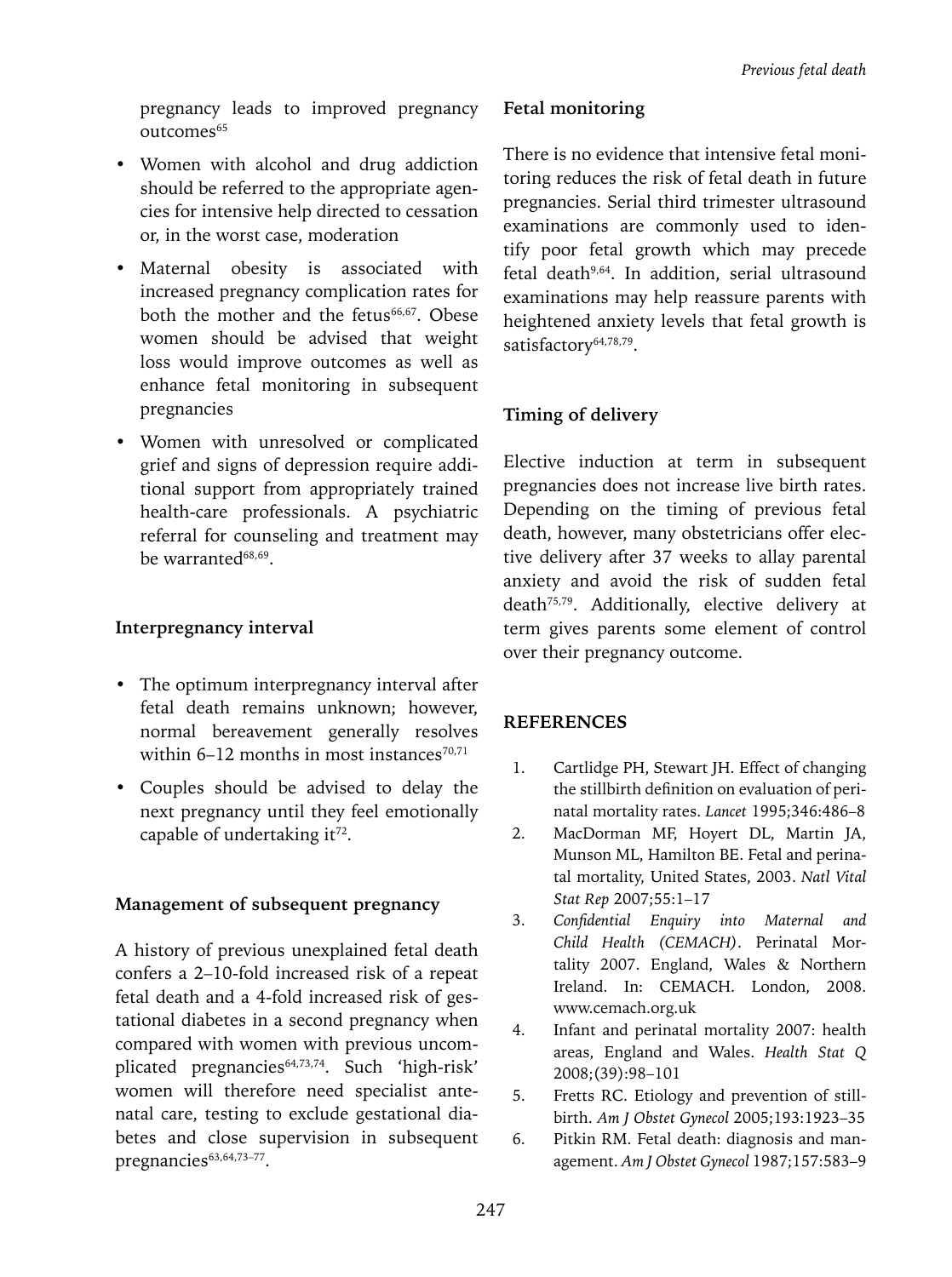- 7. Morrison I, Olsen J. Weight-specific stillbirths and associated causes of death: an analysis of 765 stillbirths. *Am J Obstet Gynecol* 1985;152:975–80
- 8. Machin GA, Ackerman J, Gilbert-Barness E. Abnormal umbilical cord coiling is associated with adverse perinatal outcomes. *Pediatr Dev Pathol* 2000;3:462–71
- 9. Gardosi J, Kady SM, McGeown P, Francis A, Tonks A. Classification of stillbirth by relevant condition at death (ReCoDe): population based cohort study. *BMJ* 2005;331:1113–7
- 10. Silver RM. Fetal death. *Obstet Gynecol*  2007;109:153–67
- 11. Froen JF, Arnestad M, Frey K, Vege A, Saugstad OD, Stray-Pedersen B. Risk factors for sudden intrauterine unexplained death: epidemiologic characteristics of singleton cases in Oslo, Norway, 1986-1995. *Am J Obstet Gynecol* 2001;184:694–702
- 12. Radestad I, Steineck G, Nordin C, Sjogren B. Psychological complications after stillbirth-influence of memories and immediate management: population based study. *BMJ* 1996;312:1505–8
- 13. Rankin J, Wright C, Lind T. Cross sectional survey of parents' experience and views of the postmortem examination. *BMJ* 2002;324:816–8
- 14. Incerpi MH, Miller DA, Samadi R, Settlage RH, Goodwin TM. Stillbirth evaluation: what tests are needed? *Am J Obstet Gynecol* 1998;178:1121–5
- 15. Ahlenius I, Floberg J, Thomassen P. Sixty-six cases of intrauterine fetal death. A prospective study with an extensive test protocol. *Acta Obstet Gynecol Scand* 1995;74:109–17
- 16. Vergani P, Cozzolino S, Pozzi E, *et al.* Identifying the causes of stillbirth: a comparison of four classification systems. *Am J Obstet Gynecol* 2008;199:319 e1–4
- 17. Mueller RF, Sybert VP, Johnson J, Brown ZA, Chen WJ. Evaluation of a protocol for postmortem examination of stillbirths. *N Engl J Med* 1983;309:586–90
- 18. ACOG Committee Opinion. Committee on Genetics. Genetic evaluation of stillbirths and neonatal deaths. *Obstet Gynecol*  2001;97(Suppl):1–3
- 19. Faye-Petersen OM, Guinn DA, Wenstrom KD. Value of perinatal autopsy. *Obstet Gynecol*  1999;94:915–20
- 20. Genest DR, Williams MA, Greene MF. Estimating the time of death in stillborn fetuses: I. Histologic evaluation of fetal organs; an autopsy study of 150 stillborns. *Obstet Gynecol* 1992;80:575–84
- 21. Martinek IE, Vial Y, Hohlfeld P. [Management of in utero foetal death: Which assessment to undertake?]. *J Gynecol Obstet Biol Reprod (Paris)* 2006;35:594–606
- 22. Genest DR. Estimating the time of death in stillborn fetuses: II. Histologic evaluation of the placenta; a study of 71 stillborns. *Obstet Gynecol* 1992;80:585–92
- 23. Saller DN Jr, Lesser KB, Harrel U, Rogers BB, Oyer CE. The clinical utility of the perinatal autopsy. *JAMA* 1995;273:663–5
- 24. Michalski ST, Porter J, Pauli RM. Costs and consequences of comprehensive stillbirth assessment. *Am J Obstet Gynecol*  2002;186:1027–34
- 25. Sankar VH, Phadke SR. Clinical utility of fetal autopsy and comparison with prenatal ultrasound findings. *J Perinatol* 2006;26:224–9
- 26. Gordijn SJ, Erwich JJ, Khong TY. Value of the perinatal autopsy: critique. *Pediatr Dev Pathol*  2002;5:480–8
- 27. Rushton DI. Prognostic role of the perinatal postmortem. *Br J Hosp Med* 1994;52:450–4
- 28. Aberg A, Rydhstrom H, Kallen B, Kallen K. Impaired glucose tolerance during pregnancy is associated with increased fetal mortality in preceding sibs. *Acta Obstet Gynecol Scand*  1997;76:212–7
- 29. Gunter HH, Tzialidou I, Scharf A, Wenzlaff P, Maul H, Hillemanns P. [Intrauterine fetal death in pregnancies of women with preconceptional and gestational diabetes mellitus and of women without glucose tolerance disorders. Results of the perinatal registry of Lower Saxony, Germany]. *Z Geburtshilfe Neonatol* 2006;210:193–9
- 30. Biankin SA, Arbuckle SM, Graf NS. Autopsy findings in a series of five cases of fetomaternal haemorrhages. *Pathology* 2003;35:319–24
- 31. Lee D, Contreras M, Robson SC, Rodeck CH, Whittle MJ. Recommendations for the use of anti-D immunoglobulin for Rh prophylaxis. British Blood Transfusion Society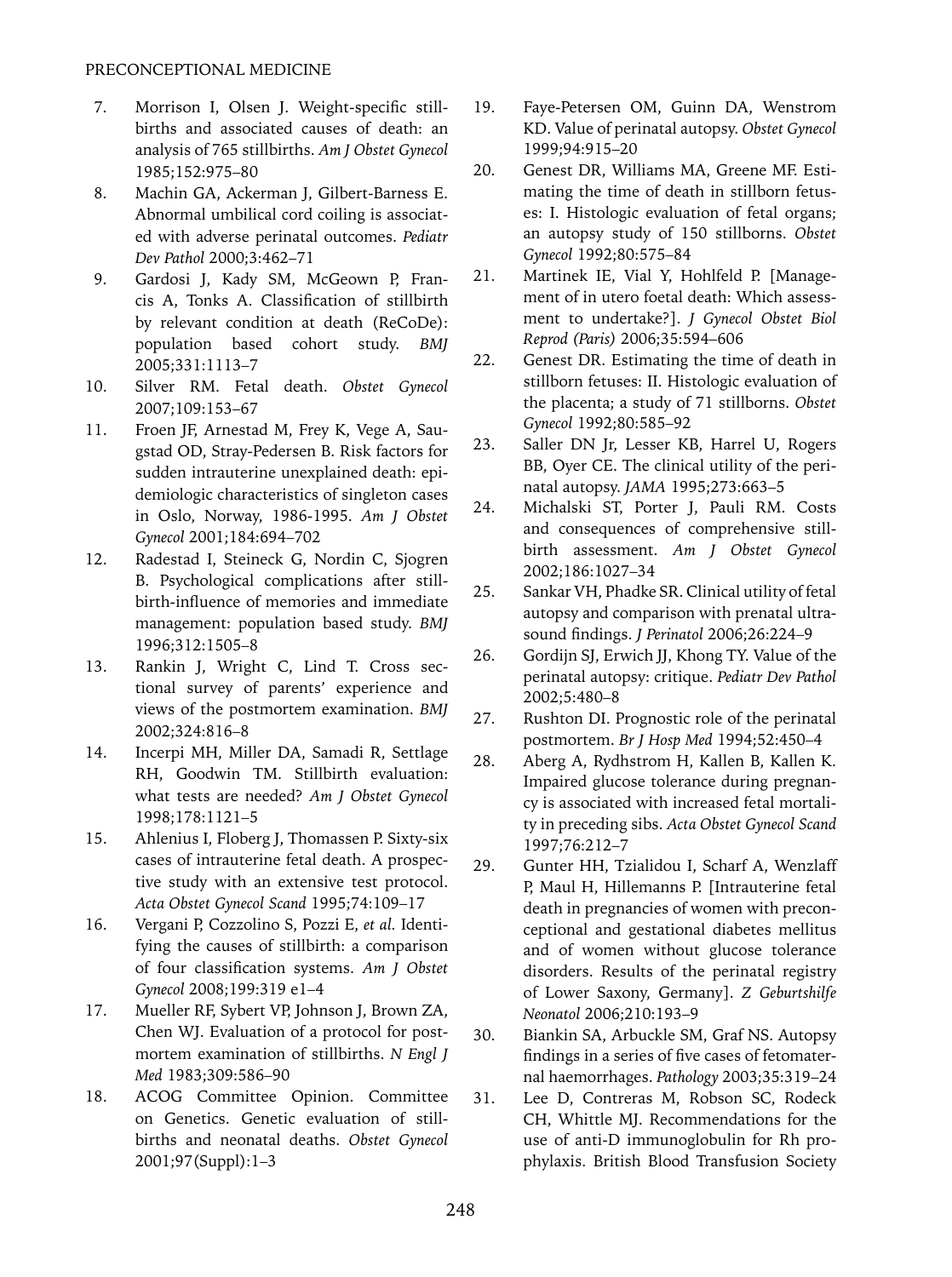and the Royal College of Obstetricians and Gynaecologists. *Transfus Med* 1999;9:93–7

- 32. Howard H, Martlew V, McFadyen I, *et al*. Consequences for fetus and neonate of maternal red cell allo-immunisation. *Arch Dis Child Fetal Neonatal Ed* 1998;78:F62–6
- 33. Wikman A, Edner A, Gryfelt G, Jonsson B, Henter JI. Fetal hemolytic anemia and intrauterine death caused by anti-M immunization. *Transfusion* 2007;47:911–7
- 34. Cannon M, Pierce R, Taber EB, Schucker J. Fatal hydrops fetalis caused by anti-D in a mother with partial D. *Obstet Gynecol*  2003;102:1143–5
- 35. Syridou G, Spanakis N, Konstantinidou A, Piperaki ET, Kafetzis D, Patsouris E, *et al.* Detection of cytomegalovirus, parvovirus B19 and herpes simplex viruses in cases of intrauterine fetal death: association with pathological findings. *J Med Virol*  2008;80:1776–82
- 36. Syridou G, Skevaki C, Kafetzis DA. Intrauterine infection with parvovirus B19 and CMV: implications in early and late gestation fetal demise. *Exp Rev Anti Infect Ther*  2005;3:651–61
- 37. Goldenberg RL, Thompson C. The infectious origins of stillbirth. *Am J Obstet Gynecol*  2003;189:861–73
- 38. Tolfvenstam T, Papadogiannakis N, Norbeck O, Petersson K, Broliden K. Frequency of human parvovirus B19 infection in intrauterine fetal death. *Lancet* 2001;357:1494–7
- 39. Andrade JQ, Bunduki V, Curti SP, Figueiredo CA, de Oliveira MI, Zugaib M. Rubella in pregnancy: intrauterine transmission and perinatal outcome during a Brazilian epidemic. *J Clin Virol* 2006;35:285–91
- 40. Zhang XM, Zhang RN, Lin SQ, Chen SX, Zheng LY. [Clinical analysis of 192 pregnant women infected by syphilis]. *Zhonghua Fu Chan Ke Za Zhi* 2004;39:682–6
- 41. Smerdon WJ, Jones R, McLauchlin J, Reacher M. Surveillance of listeriosis in England and Wales, 1995-1999. *Commun Dis Public Health* 2001;4:188–93
- 42. Tolockiene E, Morsing E, Holst E, *et al.* Intrauterine infection may be a major cause of stillbirth in Sweden. *Acta Obstet Gynecol Scand* 2001;80:511–8
- 43. Horvath B, Yang M, Manning FA. Intrauterine fetal death caused by Haemophilus influenzae infection: a case report. *J Reprod Med* 2008;53:55–6
- 44. Thorp JM Jr, Katz VL, Fowler LJ, Kurtzman JT, Bowes WA, Jr. Fetal death from chlamydial infection across intact amniotic membranes. *Am J Obstet Gynecol* 1989;16:1245–6
- 45. Pauli RM, Reiser CA. Wisconsin Stillbirth Service Program: II. Analysis of diagnoses and diagnostic categories in the first 1,000 referrals. *Am J Med Genet* 1994;50:135–53
- 46. Sikkema-Raddatz B, Bouman K, Verschuuren-Bemelmans CC, *et al.* Four years' cytogenetic experience with the culture of chorionic villi. *Prenat Diagn* 2000;20:950–5
- 47. Parasnis H, Raje B, Hinduja IN. Relevance of plasma fibrinogen estimation in obstetric complications. *J Postgrad Med* 1992;38:183–5
- 48. Goldstein DP, Reid DE. Circulating Fibrinolytic activity – a precursor of hypofibrinogenemia following fetal death in utero. *Obstet Gynecol* 1963;22:174–80
- 49. Cove DH, Johnston P. Fetal hyperthyroidism: experience of treatment in four siblings. *Lancet* 1985;1:430–2
- 50. Simpson LL. Maternal medical disease: risk of antepartum fetal death. *Semin Perinatol*  2002;26:42–50
- 51. Lutiger B, Graham K, Einarson TR, Koren G. Relationship between gestational cocaine use and pregnancy outcome: a meta-analysis. *Teratology* 1991;44:405–14
- 52. Poespoprodjo JR, Fobia W, Kenangalem E, *et al*. Adverse pregnancy outcomes in an area where multidrug-resistant plasmodium vivax and Plasmodium falciparum infections are endemic. *Clin Infect Dis* 2008;46:1374–81
- 53. Gonen R, Lavi N, Attias D, *et al.* Absence of association of inherited thrombophilia with unexplained third-trimester intrauterine fetal death. *Am J Obstet Gynecol*  2005;192:742–6
- 54. Kist WJ, Janssen NG, Kalk JJ, Hague WM, Dekker GA, de Vries JI. Thrombophilias and adverse pregnancy outcome – A confounded problem! *Thromb Haemost* 2008;99:77–85
- 55. Alfirevic Z, Roberts D, Martlew V. How strong is the association between maternal thrombophilia and adverse pregnancy